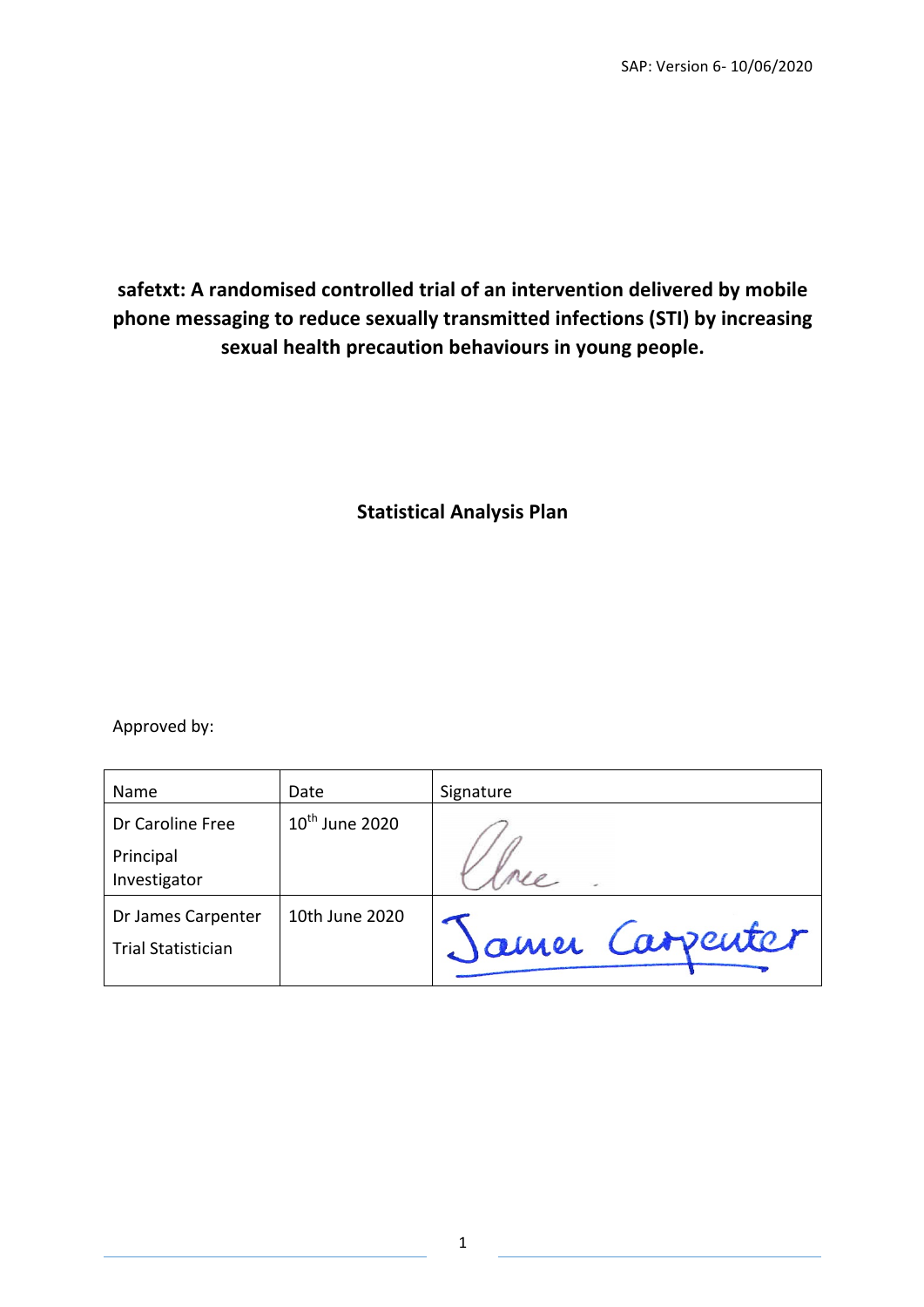# Contents

| 1. |  |
|----|--|
|    |  |
|    |  |
|    |  |
|    |  |
| 2. |  |
| 3. |  |
|    |  |
|    |  |
|    |  |
|    |  |
| 4. |  |
|    |  |
|    |  |
|    |  |
| 5. |  |
|    |  |
|    |  |
|    |  |
|    |  |
| 6. |  |
|    |  |
|    |  |
|    |  |
|    |  |
|    |  |
|    |  |
|    |  |
|    |  |
|    |  |
|    |  |
|    |  |
|    |  |
|    |  |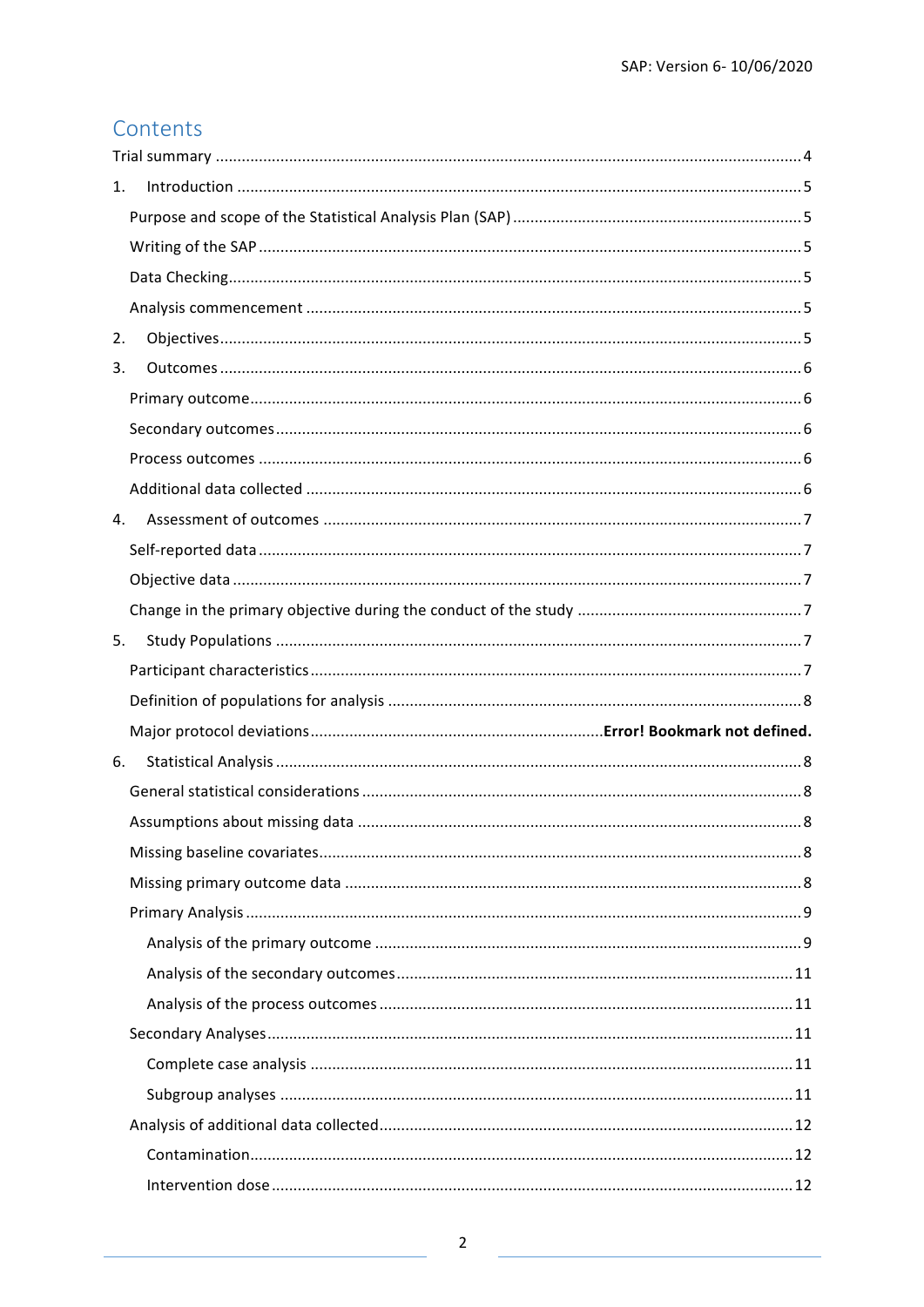| 7. |            |  |
|----|------------|--|
|    |            |  |
|    |            |  |
|    |            |  |
|    |            |  |
|    |            |  |
| 8. |            |  |
| 9. |            |  |
|    |            |  |
|    |            |  |
|    | Appendix 1 |  |
|    | Appendix 2 |  |
|    | Appendix 3 |  |
|    | Appendix 4 |  |
|    | Appendix 5 |  |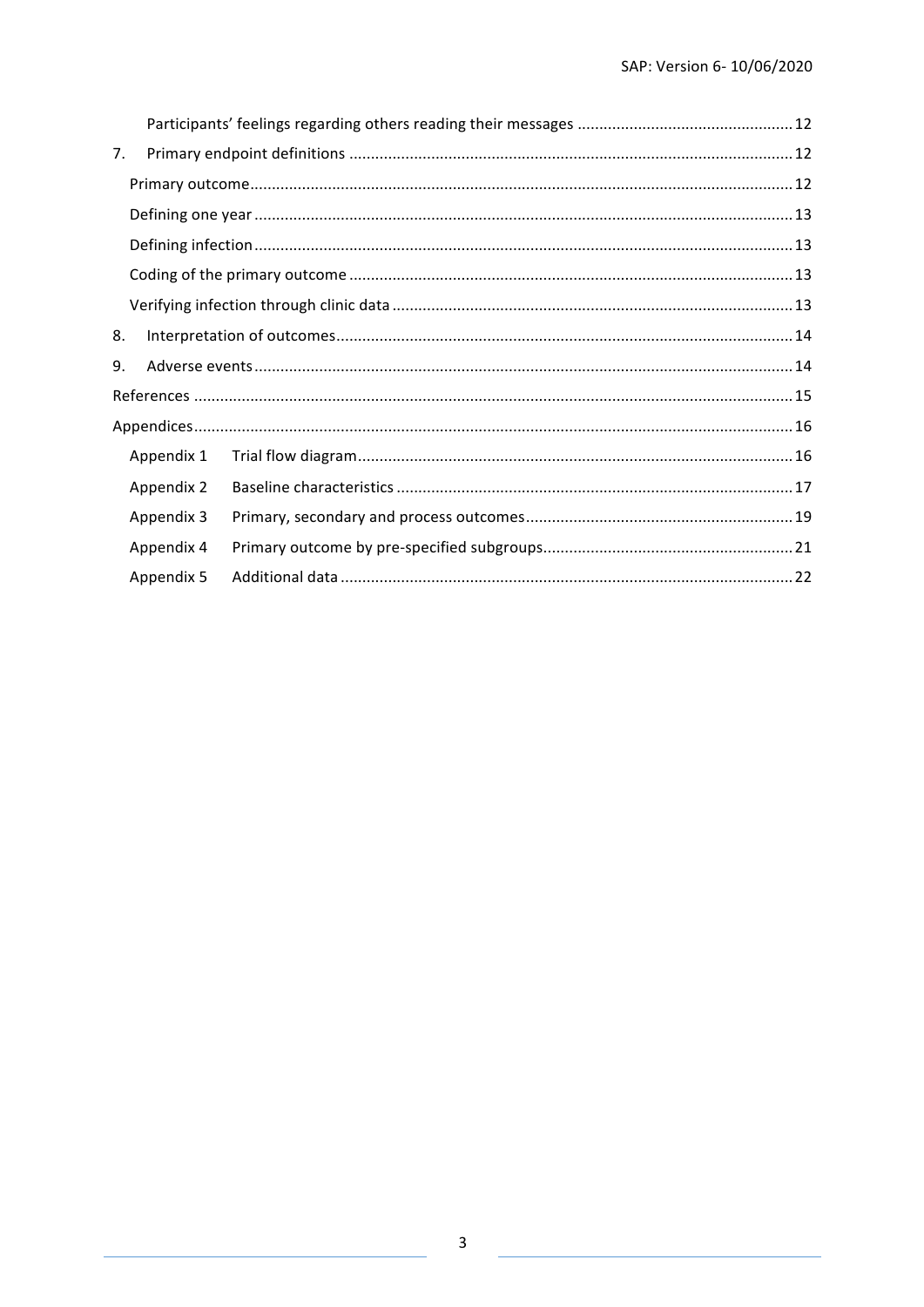# Trial summary

**Title:** safetxt: a safer sex intervention delivered by mobile phone messaging to reduce sexually transmitted infections among young people in the UK: statistical analysis plan for a randomised controlled trial

**Design:** A single blind two-arm randomised controlled trial among young people who have recently been diagnosed with chlamydia, gonorrhoea or NSU (non-specific urethritis), recruited from sexual health services in the UK. Participants will be allocated to receive the safetxt intervention (text messages designed to promote safer sexual health behaviours) or to receive the control text messages (monthly messages asking participants about changes in contact details) by a remote online randomisation system.

**Outcomes:** The primary outcome is cumulative incidence of chlamydia and gonorrhoea infection at one year assessed by nucleic acid amplification tests (NAAT). Secondary outcomes include partner notification, correct treatment of infection, condom use, and STI testing prior to sex with new partners.

**Eligibility:** Aged 16-24; own a personal mobile phone; able to provide informed consent; and have either been diagnosed with chlamydia, gonorrhoea, or NSU in the last 2 weeks, or have started treatment for Chlamydia, gonorrhoea or NSU in the last two weeks.

**Ethical approval:** Ethics approval was obtained from NHS Health Research Authority, London – Riverside Research Ethics Committee (REC reference: 15/LO/1665) and the LSHTM Intervention Research Ethics Committee (REC reference: 10464).

Trial Registration: International Standard Randomised Controlled Trials Number: ISRCTN64390461. Registered on 17<sup>th</sup> March 2016.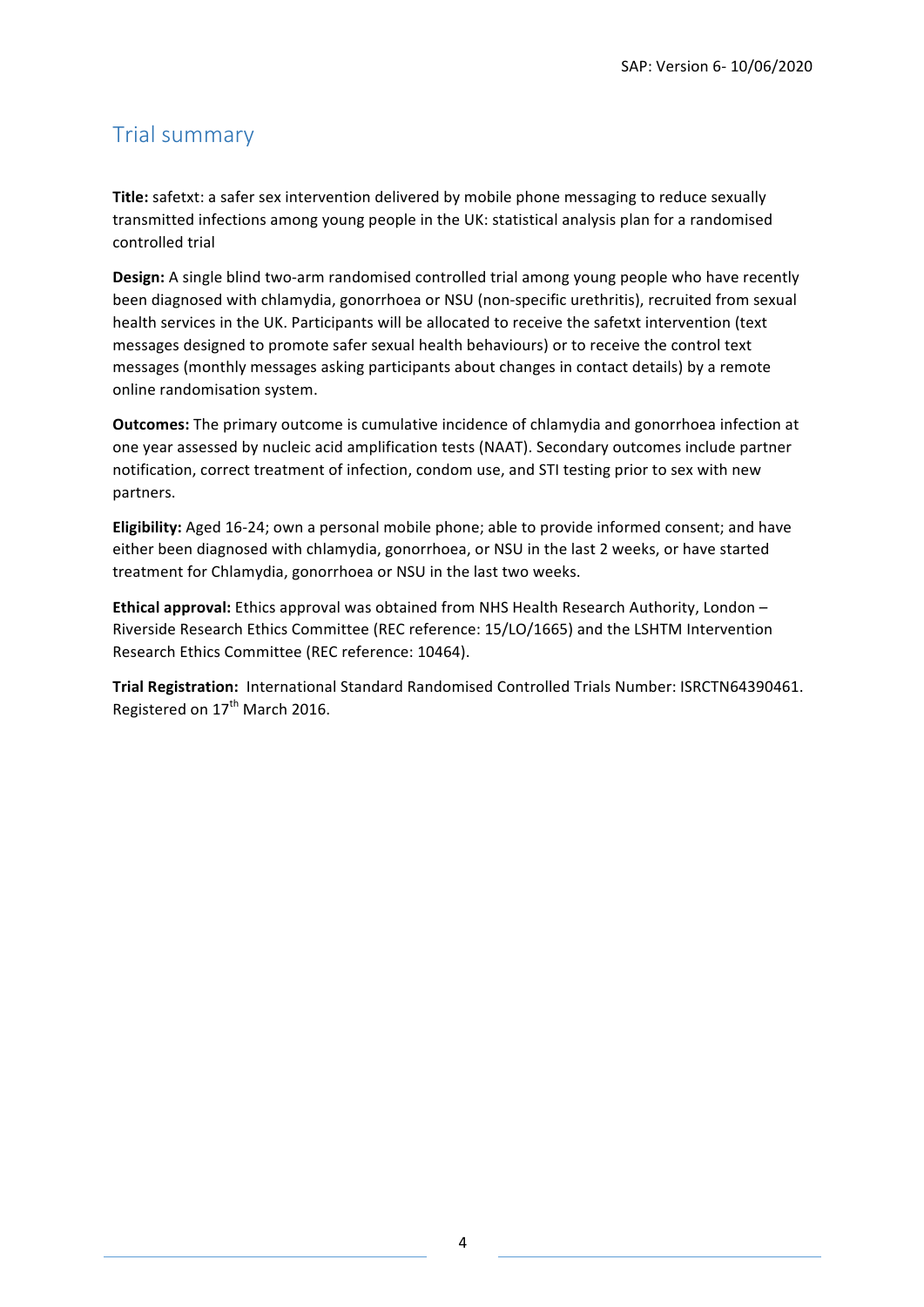## 1. Introduction

### Purpose and scope of the Statistical Analysis Plan (SAP)

The document outlines the planned analysis for the safetxt trial and the results that will be presented in the main paper (shell tables are presented in Appendix 2). The purpose of prespecifying the analyses is to assure that they are not influenced by the results after unmasking. This SAP will not prevent additional analyses from being conducted, which may become relevant during the analyses outlined in this document. Additional analyses will be interpreted with caution, as they will not have been pre-specified. This SAP will also not prevent the analysis from being adapted if situations arise that necessitate them. This will be done with transparency, will be justified and published. This SAP does not cover the analysis of the qualitative interviews.

#### Writing of the SAP

This analysis plan was written by Melissa Palmer and Ona McCarthy with input from Phil Edwards, Tim Clayton, James Carpenter and Cari Free. The final version of the analysis plan was approved by CF and JC. A first version was written as the trial was ongoing. The final version was updated once all the trial data had been collected. All researchers were masked to treatment allocation when the final version was written and approved.

#### Data Checking

Basic checks will be performed to check for abnormal data. These include:

- Checks for missing data
- Values outside expected ranges or impossible values
- Checks for responses to non-applicable questions
- Other inconsistencies between variables (e.g. participants who report not having been diagnosed with an STI since joining the study, but who simultaneously have been identified from clinic data as having received a positive STI diagnosis).

When inconsistencies are found, data will be double-checked and corrected if necessary, or set to missing. All changes will be documented.

#### Analysis commencement

The analysis program will be prepared using Stata software prior to unmasking. The analysis outlined in this document will be conducted by James Carpenter and Tim Morris (both of whom will be masked) after 1) follow-up data collection is complete, 2) the complete dataset is checked and cleaned and 3) the final SAP was approved and publicly released.

# 2. Objectives

The primary objective of this trial is to establish the effect of safetxt on the cumulative incidence of chlamydia and gonorrhoea infection at one year. Secondary objectives are to establish the effect of safetxt on partner notification and condom use at four weeks and on condom use and STI testing at one year.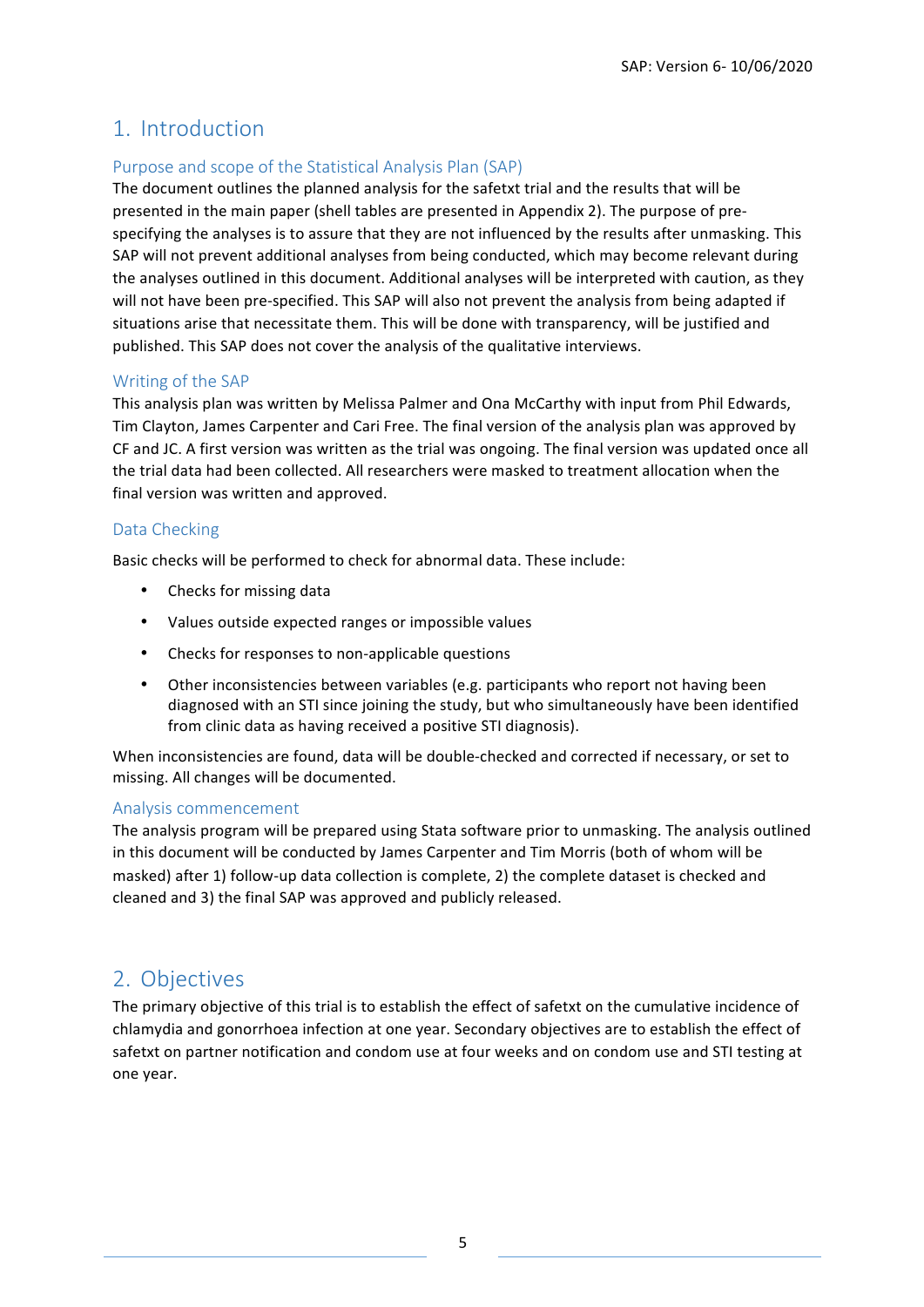## 3. Outcomes

#### Primary outcome

The primary outcome is the cumulative incidence of chlamydia and gonorrhoea infection at one year assessed by NAAT tests: urine for men (with additional pharyngeal and anal swabs for MSM) and self-taken vulvo-vaginal swab for women.

### Secondary outcomes

At 4 weeks, the proportion of participants:

- correctly treated for their STI (took the prescribed antibiotic treatment and avoided sex for 7 days after treatment)
- who told the last person they had sex with before the tested positive, that they needed to get treatment
- whose partner attended clinic for treatment (identified from clinic records)
- who report condom use at last sex

At 12 months, the proportion of participants who report:

- condom use at last sex
- 0, 1 or  $2+$  sexual partners since joining the trial
- sex with someone new since joining the trial
- condom use at first sex with most recent new partner
- sexually transmitted infection testing for self, prior to first sex with most recent new partner (testing confirmed by clinic record)
- that their most recent new partner was tested for sexually transmitted infection prior to sex with them
- car accident in the past year where the participant was the driver
- experience of partner violence in the past year

and

• the proportion of participants who are diagnosed with an STI after joining the trial according to postal test results and clinic records

#### Process outcomes

At 4 weeks:

- Attitudes towards partner notification
- Self-efficacy in telling a partner about an infection
- Self–efficacy in negotiating condom use
- Correct condom use self-efficacy
- Knowledge related to STIs

#### Additional data collected

- The proportion of participants in the intervention group who report reading 'all', 'most', 'few', or 'none' of the text messages
- The proportion of participants who reported that someone else read the messages (and if yes, how they felt about it)
- Contamination between intervention and control group (the proportion of intervention respondents who shared messages with other trial participants, and the proportion of control respondents who read other trial participants' messages.)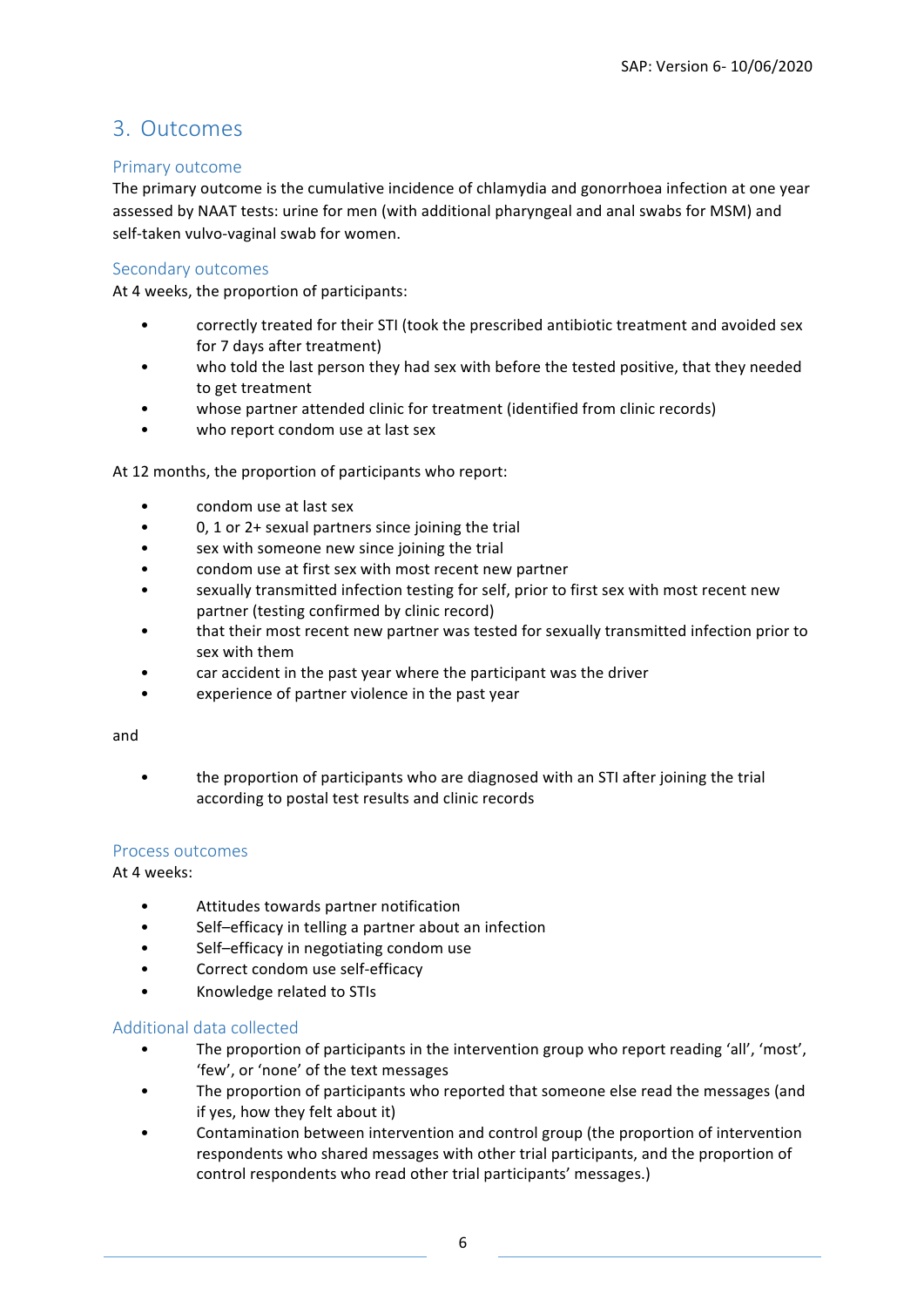# 4. Assessment of outcomes

### Self-reported data

Self-reported outcome data is collected at 4 weeks and at 12 months. Hard copy questionnaires collecting outcome data are sent by post to participants. A URL link to a web-based data entry form is also sent to participants via text message and email. Participants can choose their preferred methods to submit outcome data.

Non-responders receive further contact by phone call, email, and text messages. Trial assistants collect outcome data by phone and record this on a hard copy data form. All hard copy data forms are entered into the online trial database. Where possible, discrepant data is verified with participants and corrected.

### Objective data

Testing positive for chlamydia or gonorrhoea: at 12 months all participants are sent a self-test NAAT kit (urine for men, with additional pharyngeal and anal swabs for MSM and self-taken vulvo-vaginal swab for women). Additionally, for all participants, data on STI testing and results are collected from all recruiting clinics. Participants who self-report a positive diagnosis of chlamydia or gonorrhoea at 12 month follow-up are also asked to provide information on where they were tested. If a participant reports using a different service (a GP or a sexual health clinic other than that at which they were initially recruited), the service is contacted to verify the diagnosis.

Testing positive for any other STI: the data on STI testing and results collected from all recruiting clinics will include information on diagnoses of STIs other than chlamydia and gonorrhoea.

Sexually transmitted infection testing for self, prior to first sex with most recent new partner: the data on STI testing and results collected from all recruiting clinics will include information on any STI tests conducted during the study period. Only *testing* will be verified by clinic data – we will not be able to verify whether testing occurred *prior* to first sex with most recent new partner.

Clinic attendance by partner for treatment: recruiting clinics will provide data on whether trial participants' sexual partners' have attended the clinic for STI treatment after the participants' initial STI diagnosis. Not all clinics will collect sexual contact testing information.

The proportion of self-reported data that cannot be objectively verified will be reported in the main paper. Methods for handling missing data are described below.

### Change in the primary objective during the conduct of the study

There has not been any change in the primary objectives of the study.

# 5. Study Populations

#### Participant characteristics

A trial flow diagram of the participants will be presented as recommend by CONSORT guidelines (Appendix 1). A table of the baseline characteristics of participants will be presented (Appendix 2).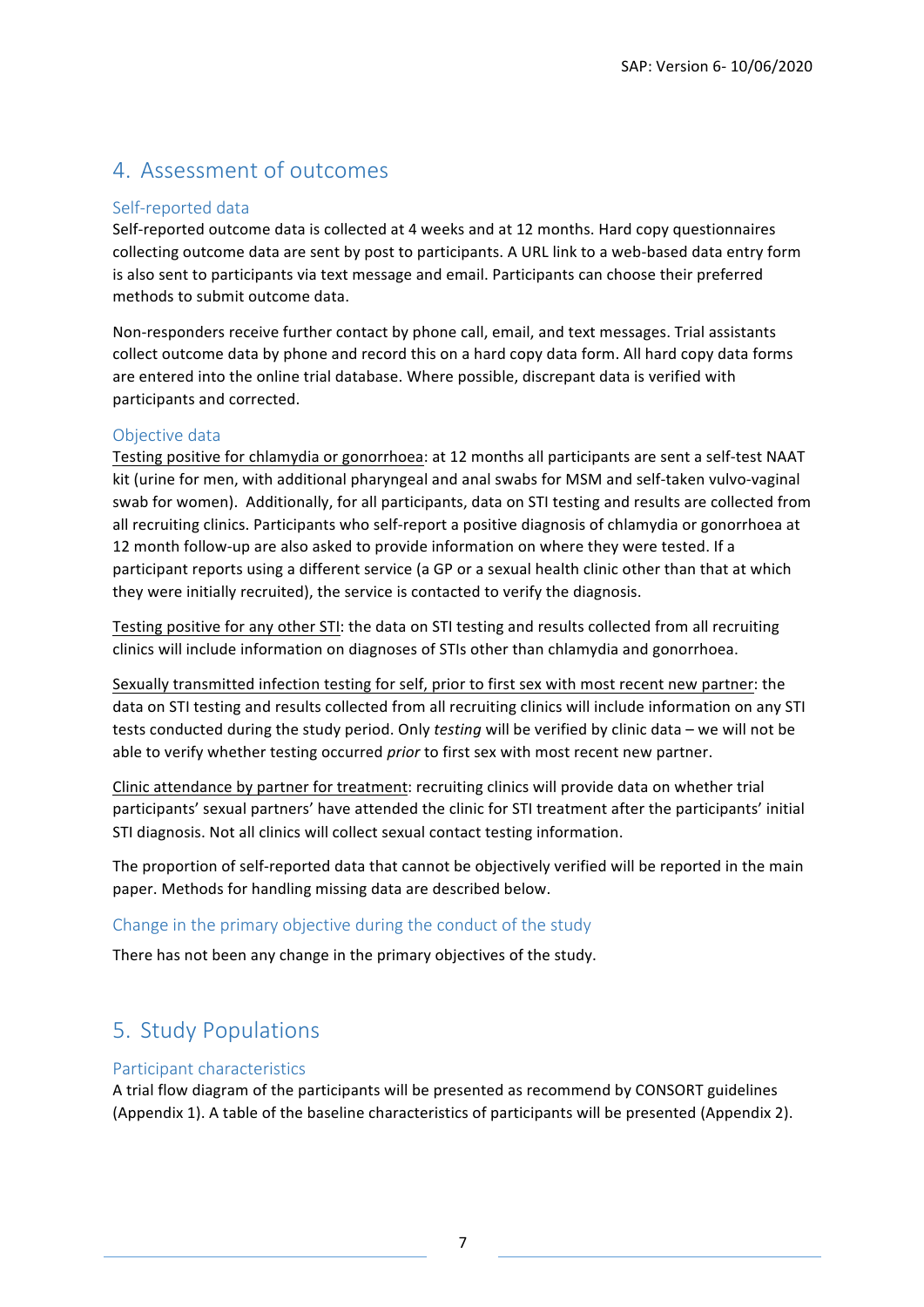### Definition of populations for analysis

All analyses will be conducted according to randomised arm, regardless of whether participants received the allocated intervention, i.e. analyses will estimate the intention-to-treat effects.

#### Major protocol deviations

These will be reported in the results sections of the main trial paper.

If participants are randomised again in error less than 4 weeks after being randomised the first time they will be removed from the trial if allocated to both groups or retained as one participant if allocated to the same group twice.

If participants are randomised again in error more than 4 weeks after the first randomisation then the first randomisation will be retained and any subsequent randomisations will be deleted. The rationale for this is that participants are recruited by clinic staff when they are diagnosed with chlamydia or gonorrhoea or NSU. Participants being recruited and randomised again more than 4 weeks after a first randomisation is likely to be due to them being identified on a subsequent occasion as having chlamydia, gonorrhoea or NSU. i.e. in this circumstance being randomised more than once is contingent on the participant having a subsequent chlamydia/gonorrhoea/NSU diagnosis (the primary outcome) following the first randomisation.

## 6. Statistical Analysis

#### General statistical considerations

All statistical tests and confidence intervals will be 2-sided. Significance will be considered at the 0.05 level and confidence intervals will be at the 95% level. Statistical analysis will be performed using the current version of Stata software.

#### Assumptions about missing data

Data re assumed 'missing at random' (MAR). A MAR assumption assumes that missing data for participants that did not complete follow-up are similar to data from participants who completed follow-up, based on similar baseline covariates (i.e. that missingness is independent of the missing data) (1). We will conduct the primary analysis under a MAR assumption (conditionally on the adjustment variables in the model), then perform sensitivity analysis under different assumptions for the missing data, as explained below. In addition we will conduct a complete case analysis as a supplementary analysis. 

#### Missing baseline covariates

The database requires all items on the baseline questionnaire to be submitted to randomise. Therefore, there will be no missing baseline covariates.

#### Missing primary outcome data

Missing primary outcome data will occur if:

1. participants do not return their completed STI self-test kit

AND

2. no testing information is identified from clinic records (either because they did not test at the clinic they were recruited from or they tested at a different health service to the one that they were recruited from/ provided information about and this service did not provide data )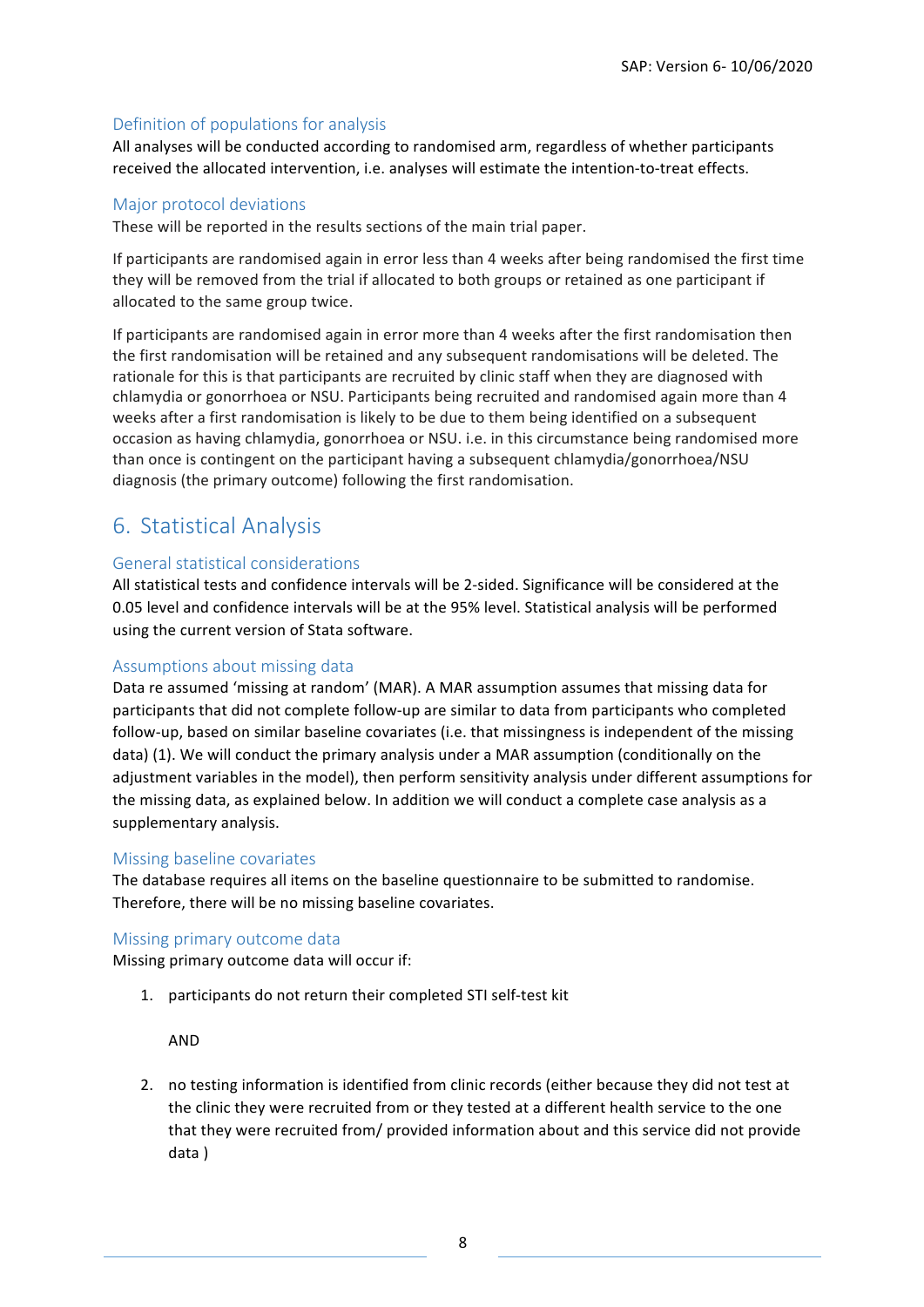#### OR

testing information from clinic records showed they received a negative test result for chlamydia and gonorrhoea less than 12 months post-randomisation (i.e. so it is possible that they may have gone on to receive a positive test result during the follow-up period).

#### Primary Analysis

#### Analysis of the primary outcome

The primary outcome is binary and we will compare the cumulative incidence of chlamydia or gonorrhoea infection at one year in each group using logistic regression. We will use multiple imputation (MI) by chained equations (MICE). MICE accounts for the uncertainty created by missing data by generating plausible imputed data sets and then combining them. This aims to correct for any potential bias caused by missing data under the assumption that data are MAR. We will adjust the primary analysis regression for the following baseline covariates to improve the efficiency of the analysis and avoid chance imbalances (2):

- Age (continuous)
- Type of infection: Chlamydia/ gonorrhoea/ chlamydia and gonorrhoea/ NSU/ not known
- Sexuality: women who have sex with men (WSW)/ men who have sex with women (MSW)/ women who have sex with women (WSW)/ men who have sex with men (MSM)/ women who have sex with women and men (WSWM)/ men who have sex with men and women (MSMW)/ not stated.
- Ethnicity: White (White British, Other White background)/ Black (Black British Caribbean, African, other)/ Asian (Asian- British Chinese, Indian, Pakistani, Bangladeshi, other)/ Mixed background/ other background/ not stated.

We will identify the key predictors of the outcome from the complete dataset without allocation groups. We will use forward stepwise regression of outcome on baseline (omitting treatment) with p.enter (0.05), p.exit(0.04) to identify any additional predictors from the available baseline variables:

- condom use at last sex
- condom use at last sex with someone new
- testing for self before last sex with someone new
- new partner tested before last sex with them
- # of partners in last 12 months
- # of partners in last 12 months
- Sex Female/ Male
- Age (continuous)
- Ethnicity:
	- o White British/ Other White background
	- o Black/Black British Caribbean/African/other
	- o Mixed background
	- o Asian/Asian British Bangladeshi/Chines/Indian/Pakistani/other
	- o Other (please state)
- Age left full time education (16 or under, 17 or over, still in full time education)
- Infection at baseline: chlamydia, Gonorrhoea, chlamydia and gonorrhoea, NSU, don't know
- Sexual orientation:
	- o Women(W) who have sex with (S) men (M)
	- o MSW
	- o WSW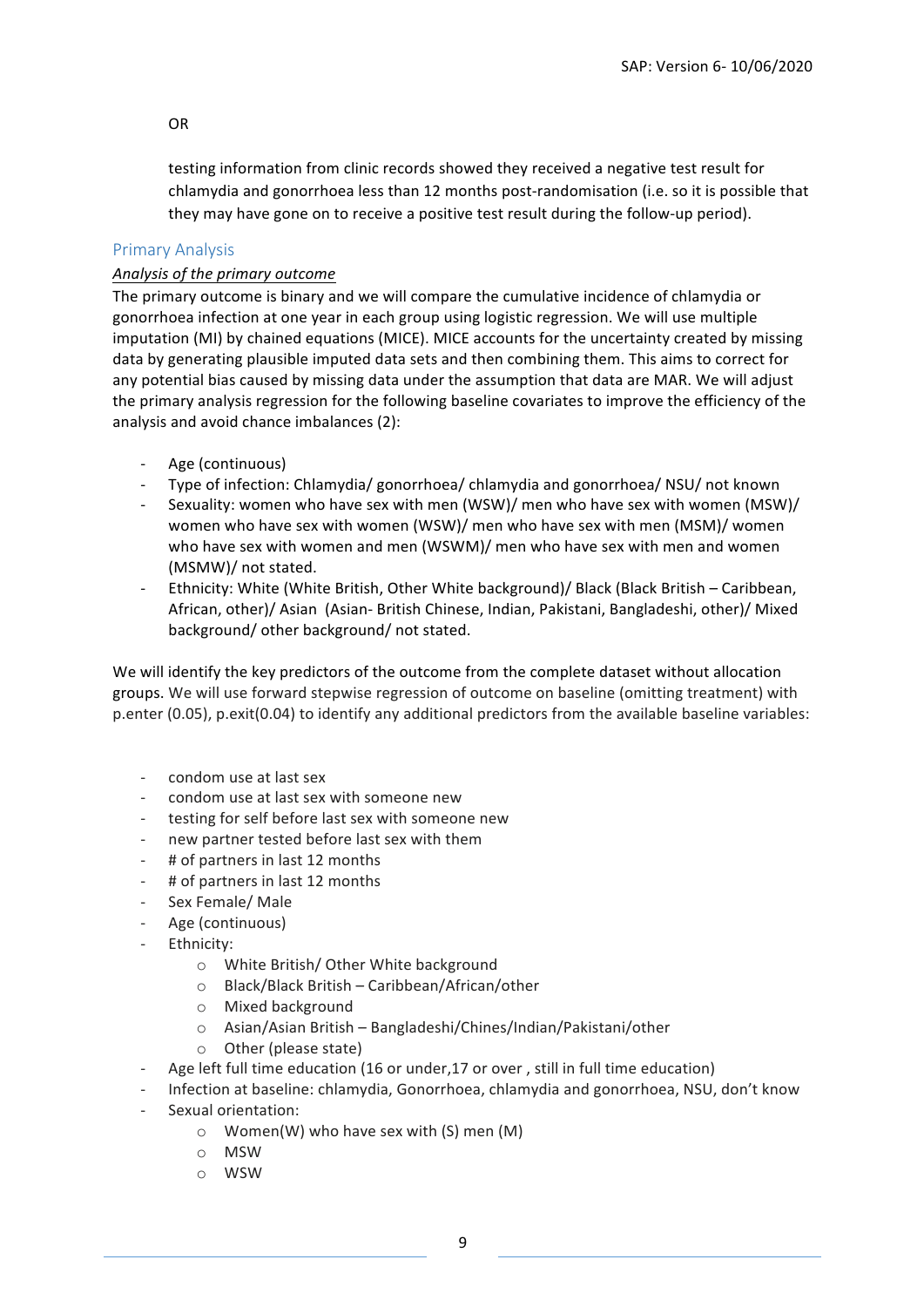- o MSM
- o WSWM
- o MSMW
- o Not stated
- Provided a main email (yes/no)
- Provided an alternative mobile number (yes/no)
- Provided an alternative email (yes/no)
- Provided a mobile number of someone we can ask for your current contact details if we cannot contact you (yes/no)
- Provided an email of someone we can ask for your current contact details if we cannot contact you (yes/no)

We will use multiple imputation (MI) by chained equations (MICE) using the predictors of outcome identified in the baseline data (listed above) and in 4 week data (listed below) to impute 12 month outcome data:

- Took treatment (yes/no/unsure)
- Avoided sex for 7 days after treatment (yes/no/unsure)
- Condom use at last sex
- Number of partners since joining the trial  $(0/1/2+)$
- *To* what extent do you agree or disagree with the following: (measured on a scale of 1: *strongly disagree to 5: strongly agree)*
	- If someone had a sexually transmitted Infection (STI they would know
	- STIs are rare
	- I can tell if someone has an STI
	- Most people who have an STI will tell their partner
	- It's my responsibility to tell a partner if I am diagnosed with a STI
	- If I tell my partner I have an STI, my partner would be glad I let them know
	- If it tell my partner I have an STI my partner would think badly of me
- *How easy or difficult would it be to: (measured on a scales of 1: very easy to 5: very difficult*)
	- Tell the last person you had sex with that you had a STI
	- Tell the last person you had sex with to get treatment
	- Tell a new partner you had an STI
	- Tell a new partner to get treated
	- Put a condom on
	- Keep a condom from drying out during sex
	- Keep a condom from breaking or coming off during sex
	- Keep a condom on while withdrawing the penis after sex
	- Keep a condom on from start to finish
- Imagine that you and your partner have sex but don't use condoms. You want to start using condoms. How easy or difficult would it be for you to tell your partner that you want to use condoms?
- Imagine that you are having sex with someone new. You want to use condoms. How easy or difficult would it be for you to tell them that you want to use condoms?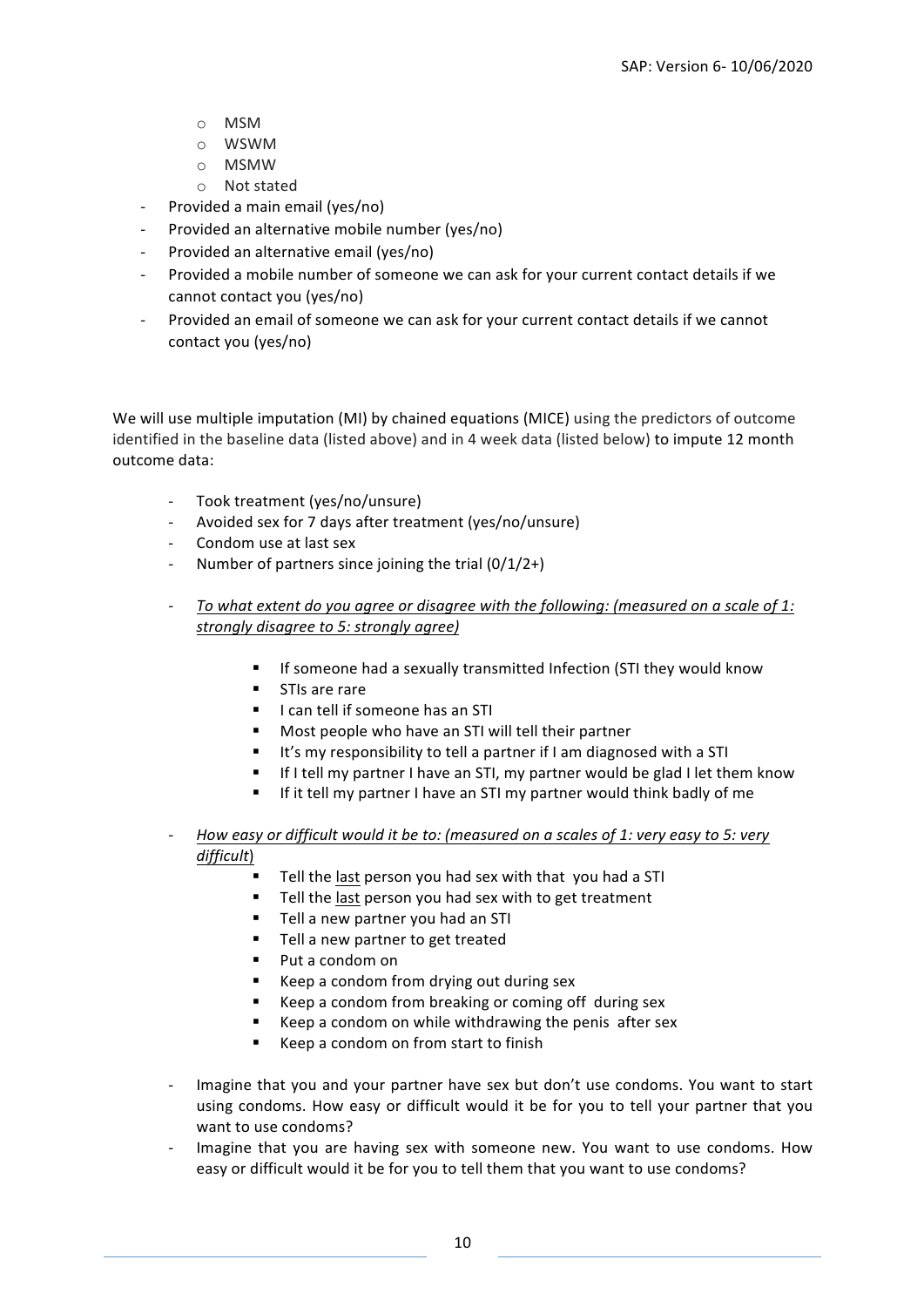Imagine that you are having sex with someone new. You want to use condoms. How easy or difficult would it be for you to tell them that you won't have sex unless you use condom?

We will report the adjusted odds ratios along with the 95% confidence intervals and p-values. Baseline, four week outcome data and randomisation arm treatment will be used as predictors in all imputation model.

#### *Analysis of the secondary outcomes*

The analysis of the secondary outcomes will be the similar to the analysis of the primary outcome. We will use MICE and estimate the difference between the groups using logistic regression for binary outcomes and report odds ratios with 95% confidence intervals and p-values. Regressions will be adjusted for the covariates.

#### *Analysis of the process outcomes*

The process outcome measures are comprised of multiple ordinal scales. We will refine these measures using latent variable modelling, which will produce a continuous score for each process outcome. We will use linear regression to test for a difference in mean scores between the arms. Regressions will be adjusted for the covariates.

#### Secondary Analyses

#### *Complete case supplementary analysis*

As a comparison to the primary imputation analysis, we will analyse the effect of the intervention on the primary outcome by including only complete primary outcome data in the analysis. We will use logistic regression adjusted for the covariates. We will report the adjusted odds ratios along with the 95% confidence intervals and p-values.

#### *Subgroup analyses*

Recognising that the trial is not powered to detect effect differences in subgroups, we will conduct exploratory subgroup analyses for the primary outcome to determine if the intervention effect varies by baseline characteristics. The subgroup analysis will be conducted on the MI dataset. The pre-specified subgroups are presented in Table 1. Across the pre-specified subgroups, we will assess heterogeneity of treatment effect with a test for interaction (3-7). Interaction test p-values will be presented but will be interpreted with caution, due to the exploratory nature, the multiple tests performed and the low power of the interaction test. We will estimate odds ratios along with 95% CIs for each subgroup. Intervention effect estimates by subgroups will be presented in a forest-type plot (Appendix 5). As this is an exploratory analysis of potentially influential characteristics, we will not hypothesise effect directions.

| Variable | <b>Categories</b>                                                |
|----------|------------------------------------------------------------------|
| Age      | $16-19$                                                          |
|          | $20 - 24$                                                        |
| Sex      | Female                                                           |
|          | Male                                                             |
|          |                                                                  |
| Sexual   | men who have sex with men OR men who have sex with men AND women |

#### **Table 1 Pre-specified subgroups**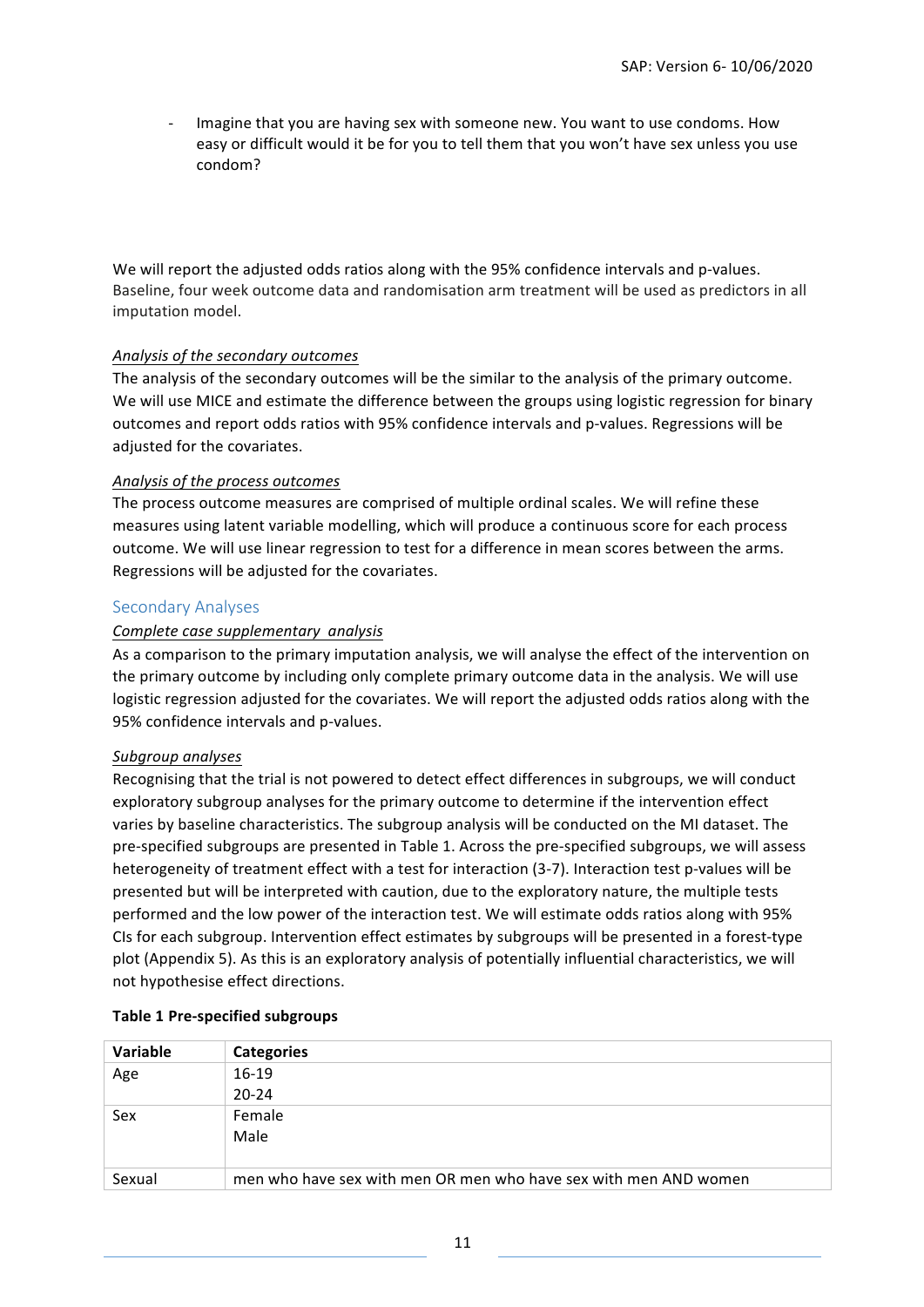| orientation         | men who have sex with women ONLY<br>women who have sex with men OR women who have sex with men AND women<br>women who have sex with women ONLY |
|---------------------|------------------------------------------------------------------------------------------------------------------------------------------------|
| Ethnic group        | White British/other White background<br>Black/Black British (Caribbean/African/Other)<br>All other groups                                      |
| <b>IMD</b> quintile | 1 and 2 (most deprived)<br>3<br>4 and 5 (least deprived)                                                                                       |

Age and sex are considered the two key subgroups and the analysis of these subgroups we be conducted first. 

### Analysis of additional data collected

The below data will be presented by arm, but we will not conduct a formal comparison between groups.

#### *Contamination*

We will assess the potential for contamination between intervention and control group. At 1 year follow-up participants are asked the following:

*Do you know anyone else who took part in the study?* 

*If yes:*

*Did they read the messages we sent you?* 

*Did you read the messages we sent them?* 

Based on these questions, we will calculate the proportion of intervention respondents who shared messages with other trial participants, and the proportion of control respondents who read other participants' messages. 

#### *Intervention dose*

To estimate the intervention dose received, will present the proportion of participants in the intervention group who report reading 'all', 'most', 'few', or 'none' of the intervention messages. We will also report the proportion of messages successfully sent from SMS gateway.

#### *Participants' feelings regarding others reading their messages*

For participants in the intervention group who report that someone else read the messages, we will present the proportion who felt 'happy', 'unhappy' and 'unsure' about it.

# 7. Primary endpoint definitions

#### Primary outcome

The primary outcome is cumulative incidence of chlamydia and gonorrhoea infection at one year assessed by NAAT tests: urine for men (with additional pharyngeal and anal swabs for MSM) and self-taken vulvo-vaginal swab for women. This data is gathered via postal test and clinic data.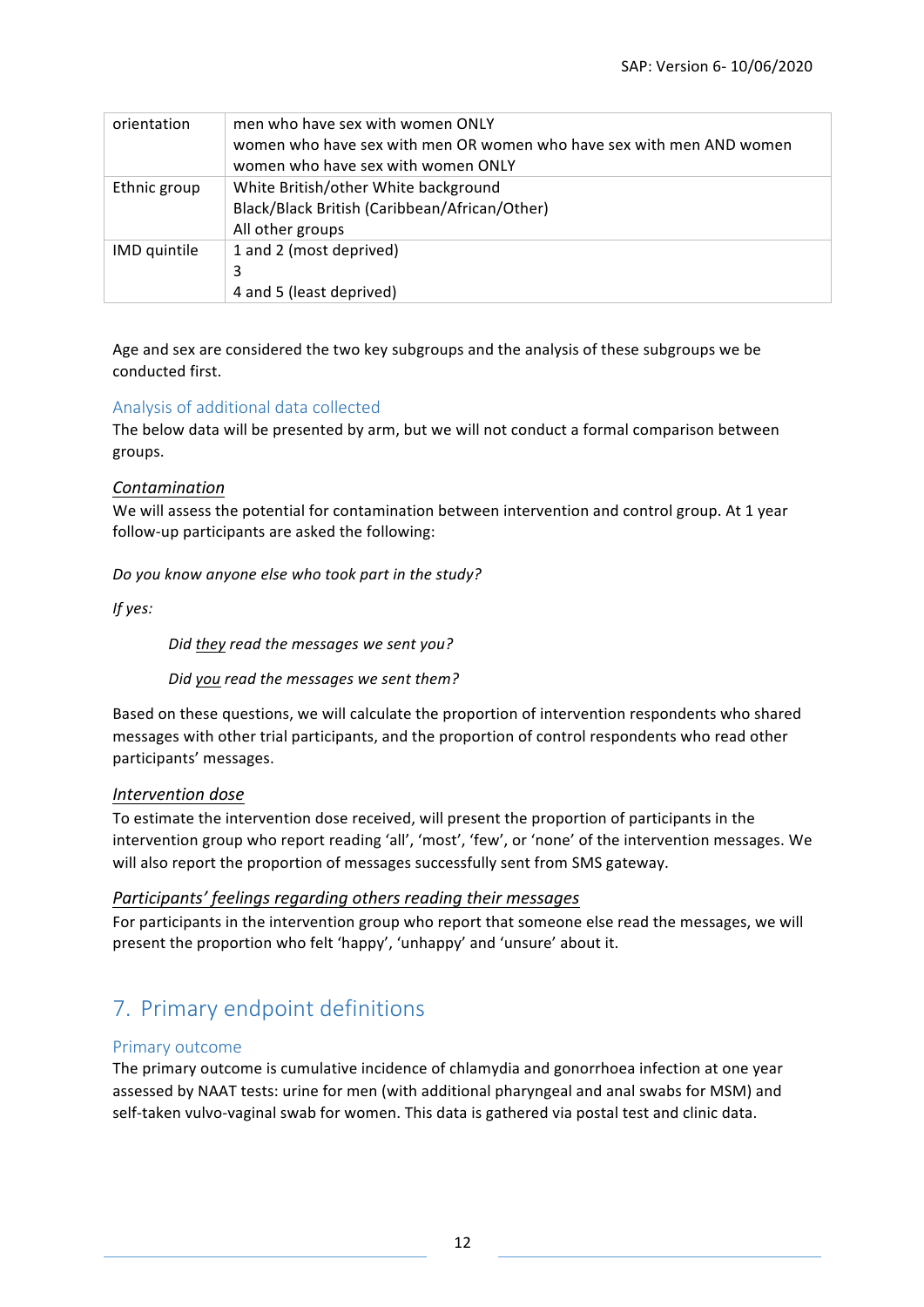### Defining one year

A positive test result for chlamydia or gonorrhoea from any test kit returned while follow-up is active will result in that participant being categorised as primary outcome complete.

One year from the date of randomisation, participants are sent a self-completion STI test through the post. Participants who do not return the completed test kit will receive up to 5 further test kits up until 52 weeks  $+10$  weeks post-randomisation.

Recruiting clinics will report data on STI tests completed and STI test results for all participants recruited from their clinic. Any positive chlamydia or gonorrhoea test result identified through clinic data while follow-up is active will result in that participant being categorised as primary outcome complete. [N.B. We continue to send postal tests to participants who we identify as testing positive through clinic data.]

#### Defining infection

Infections will only be identified through laboratory testing.

#### Coding of the primary outcome

The primary outcome will be coded as follows:

| Outcome* | Postal test / clinic test                      | <b>Notes</b>                                                                                                                                                                                                                                                                                             |
|----------|------------------------------------------------|----------------------------------------------------------------------------------------------------------------------------------------------------------------------------------------------------------------------------------------------------------------------------------------------------------|
| $= 1$    | postal==1 OR clinic==1                         | Clinic test ordered after randomisation and reported while<br>follow-up is active<br>Postal test up to 52 weeks + 10 weeks                                                                                                                                                                               |
| $= 0$    | postal==0 AND clinic==0                        |                                                                                                                                                                                                                                                                                                          |
| $= 0$    | postal==0 AND self-<br>report==0 AND clinic==. |                                                                                                                                                                                                                                                                                                          |
| $= 0$    | postal==0 AND self-<br>report==1 AND clinic==. | If a participant tests negative on postal test, self-reports that<br>they've tested positive since joining study, but we are unable to<br>find a test result from clinic records, they will be negative for<br>the outcome (postal test trumps self-reported positive not<br>confirmed from clinic data) |
| $=$ .    | postal==. AND clinic==0                        | Clinic test ordered within 12 months of randomisation (result<br>may have been returned after 12 months)                                                                                                                                                                                                 |
| $= 1$    | $(postal==0 OR postal==)$<br>AND clinic= $=1$  | Clinic test ordered after randomisation and reported while<br>follow-up is active                                                                                                                                                                                                                        |
| $=$ .    | postal== $. 8$ clinic== $. 1$                  |                                                                                                                                                                                                                                                                                                          |

 $*$  1 = positive, 0 = negative, . = missing

#### Verifying infection through clinic data

If a participant reports having received a positive test result for chlamydia or gonorrhoea since joining the trial, they are asked to provide information on where they got tested and where they got treated. If the participant reports having used a different service to where they were initially recruited from, we will contact the service reported to verify if the participant received a positive diagnosis for chlamydia and gonorrhoea between the date of randomisation and the date when follow-up was collected.

We will use the following identifiers to locate participants' health records: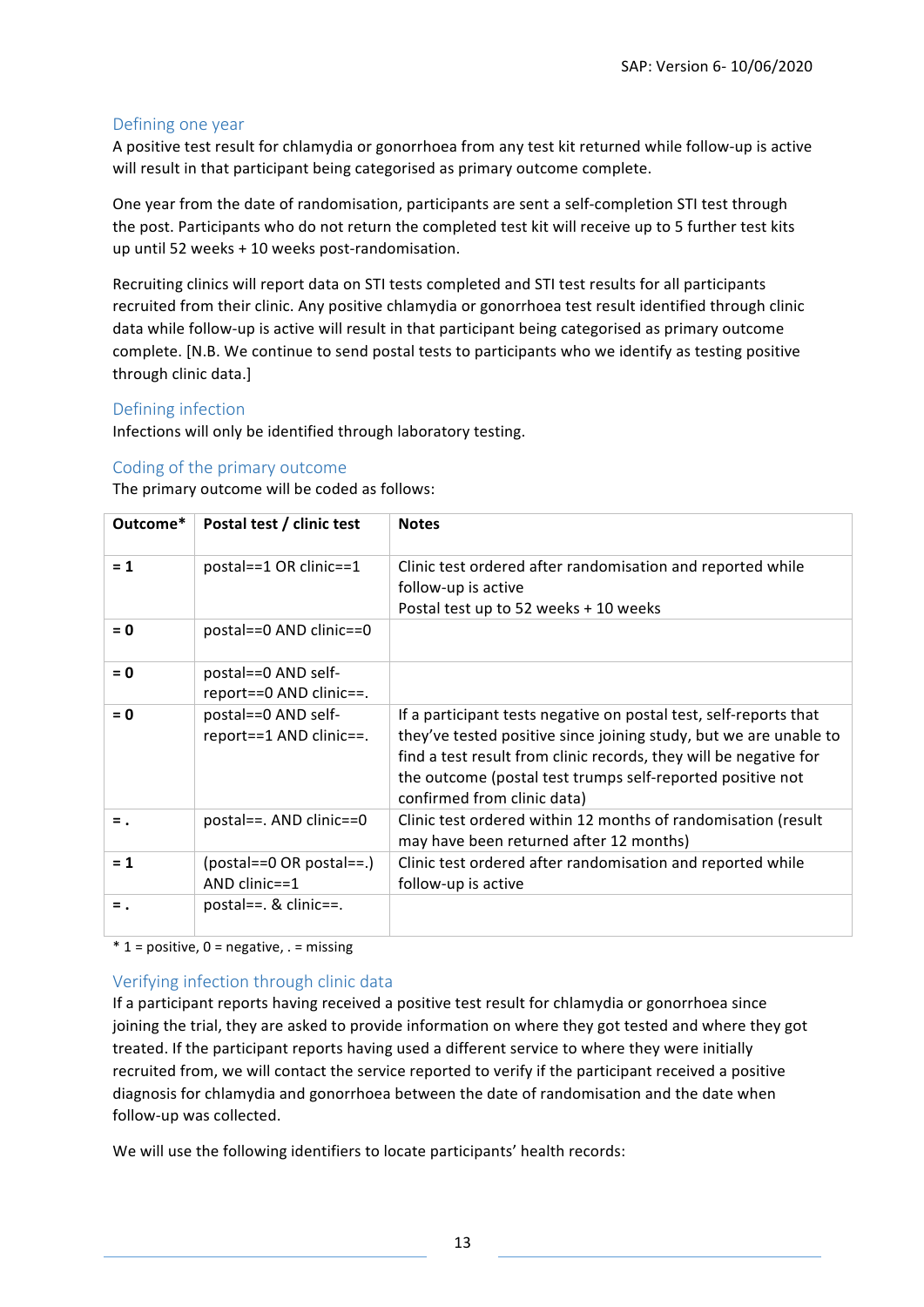| Service            | Identifiers         |               |
|--------------------|---------------------|---------------|
| <b>GUM</b> clinics | Mobile phone number | Name          |
|                    | AND                 | <b>AND</b>    |
|                    | Gender              | Date of birth |
| GP surgeries       | Name AND            |               |
|                    | Date of birth       |               |

# 8. Interpretation of outcomes

If the trial demonstrates a reduction in cumulative incidence of gonorrhoea/chlamydia, we will interpret this as the trial having important public health impact.

## 9. Adverse events

At 12 months we collect data on involvement in car accident where participant was the driver in the last year, and experience of partner violence in the last year. We will present the proportion of participants reporting each adverse outcome by intervention arm and the p-value (calculated by a Chi<sup>2</sup> test or Fisher's exact if less than 5 events).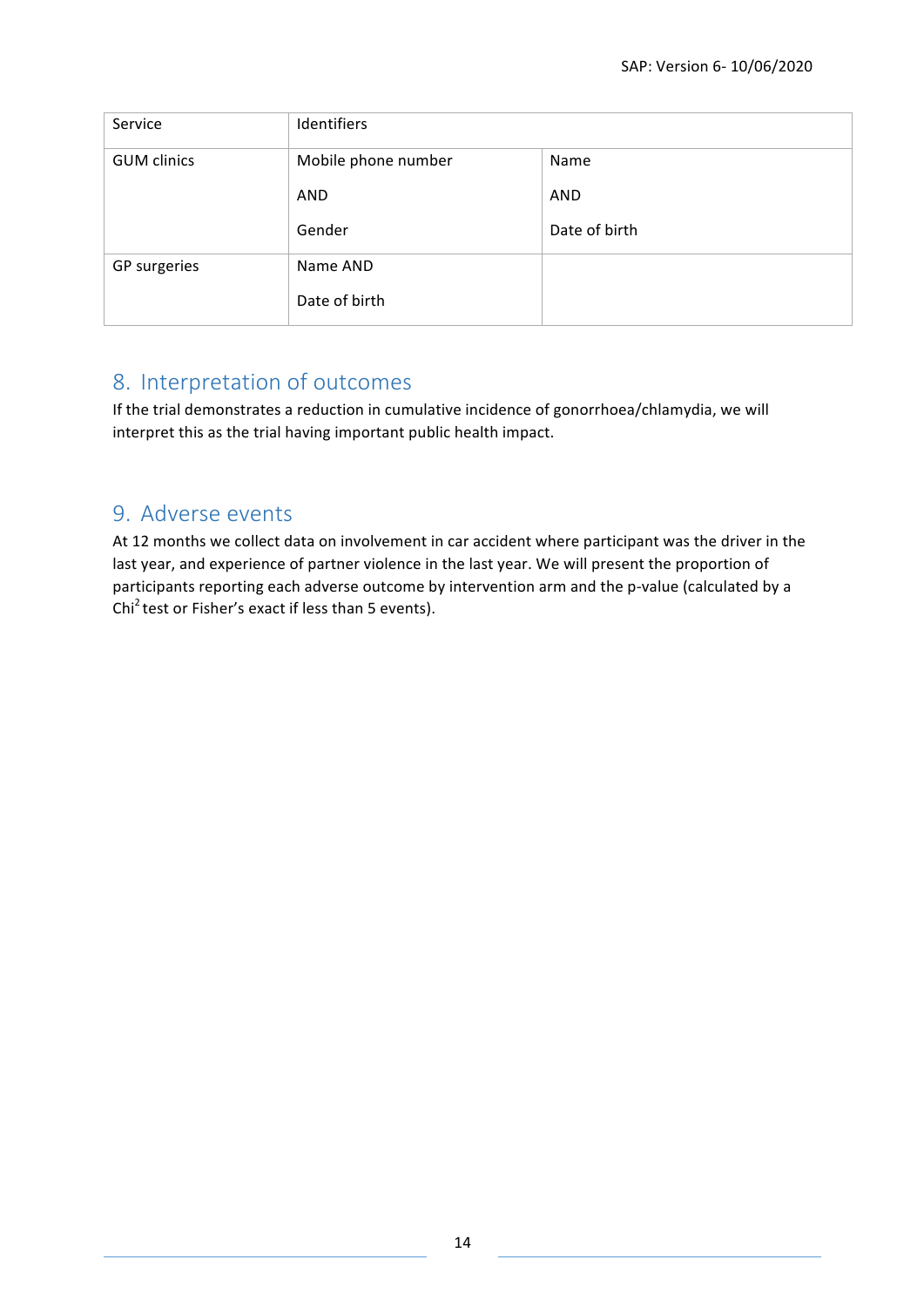## References

1. O'Kelly M, Ratitch B. Clinical trials with missing data: A guide for practitioners. Chichester, UK: John Wiley & Sons, Ltd; 2014.

2. European Medicines Agency, Committee for Medicinal Products for Human Use. Guideline on adjustment for baseline covariates in clinical trials. London, UK.2015.

3. Pocock SJ, Assmann SE, Enos LE, Kasten LE. Subgroup analysis, covariate adjustment and baseline comparisons in clinical trial reporting: current practice and problems. Statistics in medicine. 2002;21(19):2917-30.

4. Kasenda B, Schandelmaier S, Sun X, von Elm E, You J, Blumle A, et al. Subgroup analyses in randomised controlled trials: cohort study on trial protocols and journal publications. BMJ (Clinical research ed ). 2014;349:g4539.

5. Gabler NB, Duan N, Liao D, Elmore JG, Ganiats TG, Kravitz RL. Dealing with heterogeneity of treatment effects: is the literature up to the challenge? Trials. 2009;10:43.

6. Kent DM, Rothwell PM, Ioannidis JPA, Altman DG, Hayward RA. Assessing and reporting heterogeneity in treatment effects in clinical trials: a proposal. Trials. 2010;11:85.

7. Brookes ST, Whitely E, Egger M, Smith GD, Mulheran PA, Peters TJ. Subgroup analyses in randomized trials: risks of subgroup-specific analyses; power and sample size for the interaction test. Journal of clinical epidemiology. 2004;57(3):229-36.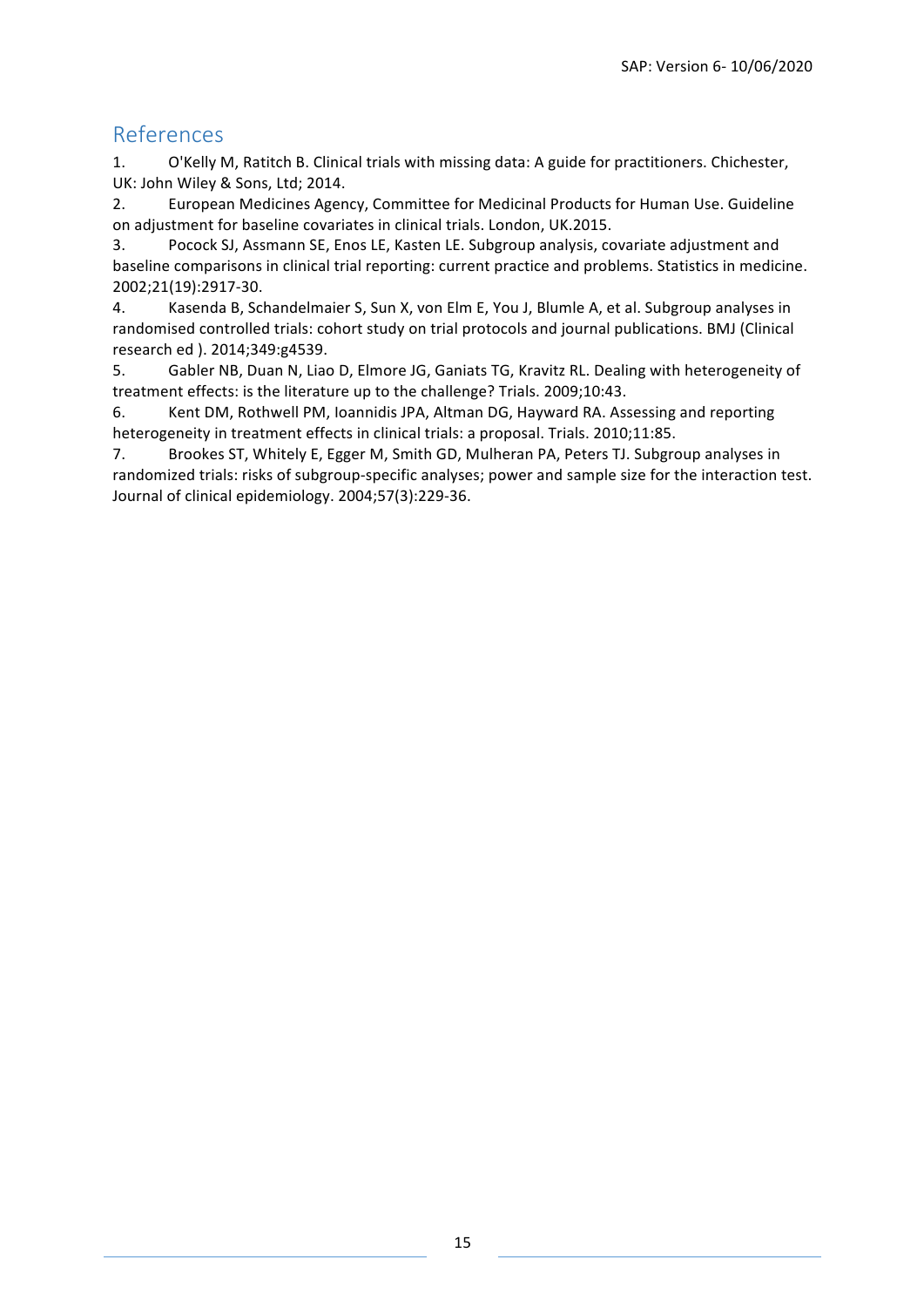# Appendices

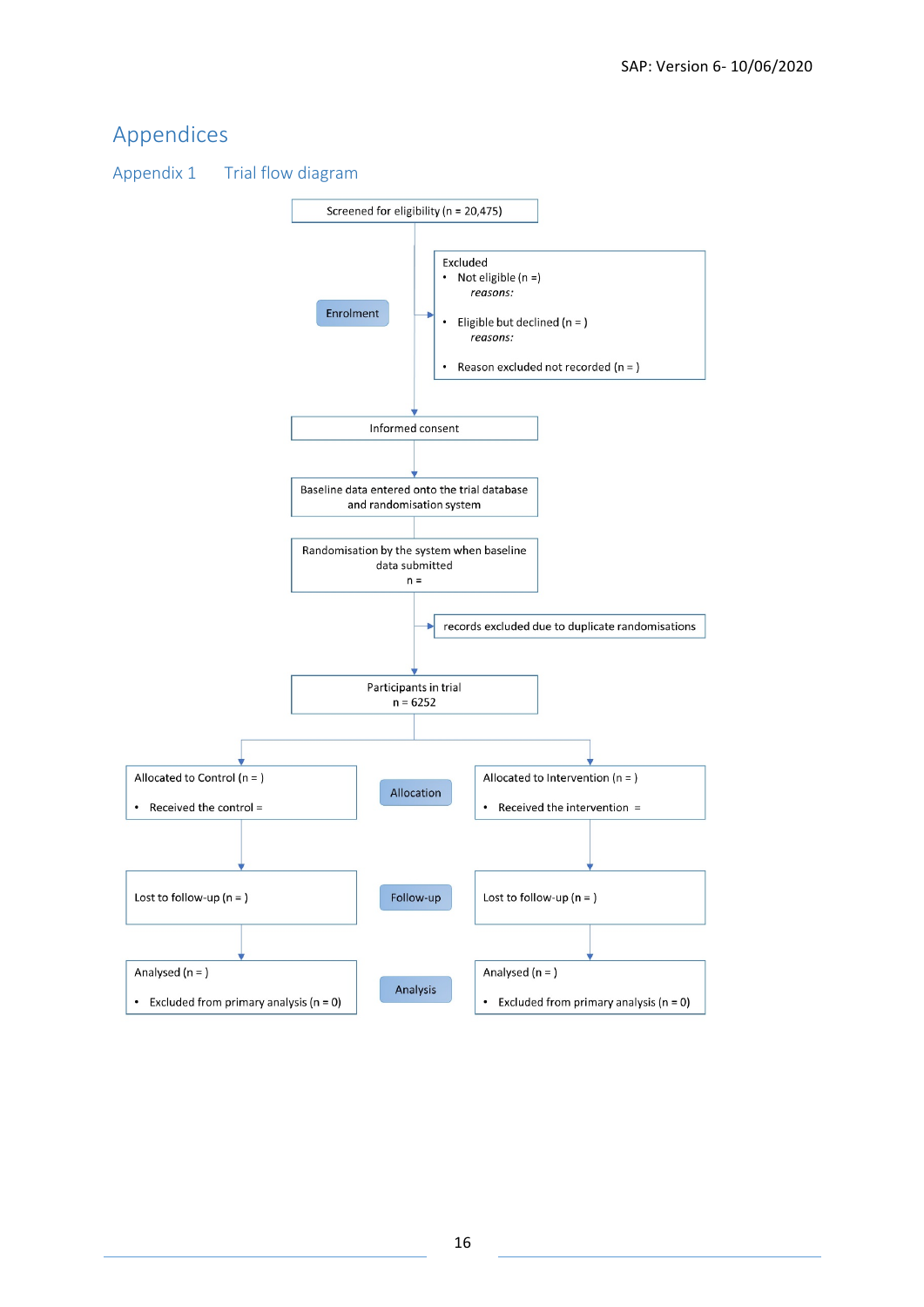## Appendix 2 Baseline characteristics

|                                                      | Control | Intervention | All participants |
|------------------------------------------------------|---------|--------------|------------------|
|                                                      | $N =$   | $N =$        | $N = 6,252$      |
|                                                      | % (n)   | % (n)        | % (n)            |
| <b>Sexual behaviour</b>                              |         |              |                  |
| condom use at last sex                               |         |              |                  |
| condom use at last sex with                          |         |              |                  |
| someone new                                          |         |              |                  |
| testing for self before last sex<br>with someone new |         |              |                  |
| new partner tested before last                       |         |              |                  |
| sex with them                                        |         |              |                  |
| # of partners in last 12 months                      |         |              |                  |
| Sex                                                  |         |              |                  |
| Female                                               |         |              |                  |
| Male                                                 |         |              |                  |
| Age group                                            |         |              |                  |
| $16-19$                                              |         |              |                  |
| $20 - 24$                                            |         |              |                  |
| <b>Ethnicity</b>                                     |         |              |                  |
| White British                                        |         |              |                  |
| Other White background                               |         |              |                  |
| Black/Black British - Caribbean                      |         |              |                  |
| Black/Black British - African                        |         |              |                  |
| Mixed background                                     |         |              |                  |
| Other Black background                               |         |              |                  |
| Asian/Asian British - Bangladeshi                    |         |              |                  |
| Asian/Asian British - Chinese                        |         |              |                  |
| Asian/Asian British - Indian                         |         |              |                  |
| Asian/Asian British - Pakistani                      |         |              |                  |
| Other Asian background                               |         |              |                  |
| Other (please state)                                 |         |              |                  |
| Age left full time education                         |         |              |                  |
| 16 or under                                          |         |              |                  |
| 17 or over                                           |         |              |                  |
| Still in full time education                         |         |              |                  |
| <b>Infection at baseline</b>                         |         |              |                  |
| Chlamydia                                            |         |              |                  |
| Gonorrhoea and Chlamydia                             |         |              |                  |
| Gonorrhoea                                           |         |              |                  |
| <b>NSU</b>                                           |         |              |                  |
| Don't know                                           |         |              |                  |
| <b>Sexual orientation</b>                            |         |              |                  |
| <b>WSM</b>                                           |         |              |                  |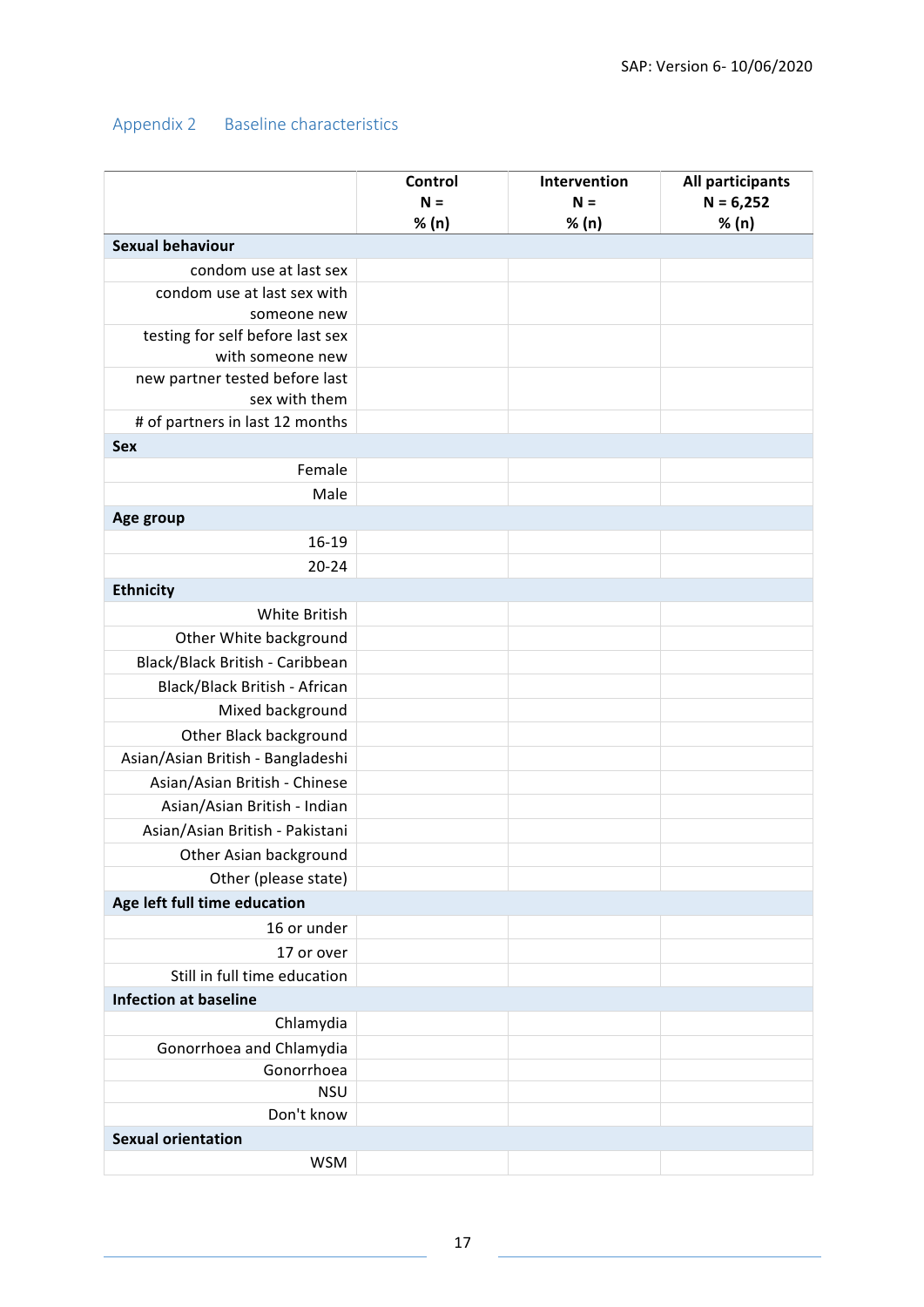| <b>MSW</b>  |  |  |
|-------------|--|--|
| <b>WSW</b>  |  |  |
| <b>MSM</b>  |  |  |
| <b>WSWM</b> |  |  |
| <b>MSMW</b> |  |  |
| Not stated  |  |  |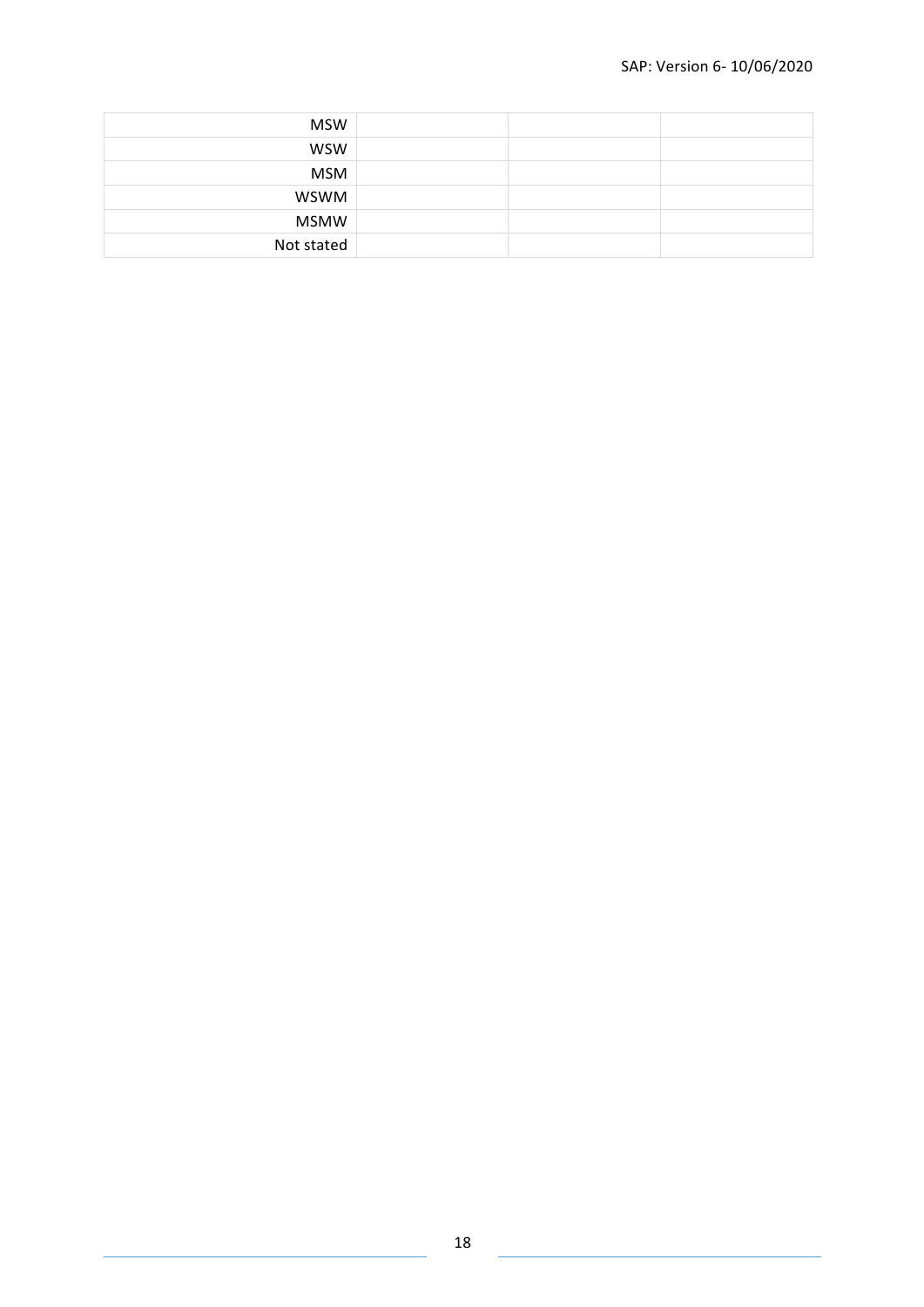## Appendix 3 Primary, secondary and process outcomes

|                                                                  | Control<br>$N =$<br>% (n) | Intervention<br>$N =$<br>% (n) | risk diff.<br>(95% CI,<br>p-value) | $aOR*$<br>(95% CI,<br>p-value) |
|------------------------------------------------------------------|---------------------------|--------------------------------|------------------------------------|--------------------------------|
| <b>Primary outcome</b><br>(at 12 months)                         |                           |                                |                                    |                                |
| Cumulative incidence of<br>chlamydia or gonorrhoea               |                           |                                |                                    |                                |
| <b>Secondary outcomes</b><br>(at 4 weeks)                        |                           |                                |                                    |                                |
| Correct treatment                                                |                           |                                |                                    |                                |
| Notified partner                                                 |                           |                                |                                    |                                |
| Partner known to have attended<br>clinic for treatment           |                           |                                |                                    |                                |
| Condom used at last sex, if had a<br>partner since joining trial |                           |                                |                                    |                                |
| <b>Process outcomes</b><br>(at 4 weeks)                          |                           |                                |                                    |                                |
| Attitudes towards partner<br>notification                        |                           |                                |                                    |                                |
| Self-efficacy in telling a partner<br>about an infection         |                           |                                |                                    |                                |
| Self-efficacy in negotiating<br>condom use                       |                           |                                |                                    |                                |
| Correct condom use self-efficacy                                 |                           |                                |                                    |                                |
| Knowledge related to STIs                                        |                           |                                |                                    |                                |
| <b>Secondary outcomes</b><br>(at 12 months)                      |                           |                                |                                    |                                |
| STI after joining the trial                                      |                           |                                |                                    |                                |
| Condom used at last sex                                          |                           |                                |                                    |                                |
| Number of sexual partners in last<br>12 months                   |                           |                                |                                    |                                |
| 0                                                                |                           |                                |                                    |                                |
| $\mathbf{1}$                                                     |                           |                                |                                    |                                |
| 2 or more                                                        |                           |                                |                                    |                                |
| Sex with someone new since<br>joining trial                      |                           |                                |                                    |                                |
| Condom use at first sex with most<br>recent new partner          |                           |                                |                                    |                                |
| STI testing prior to sex with new<br>partner                     |                           |                                |                                    |                                |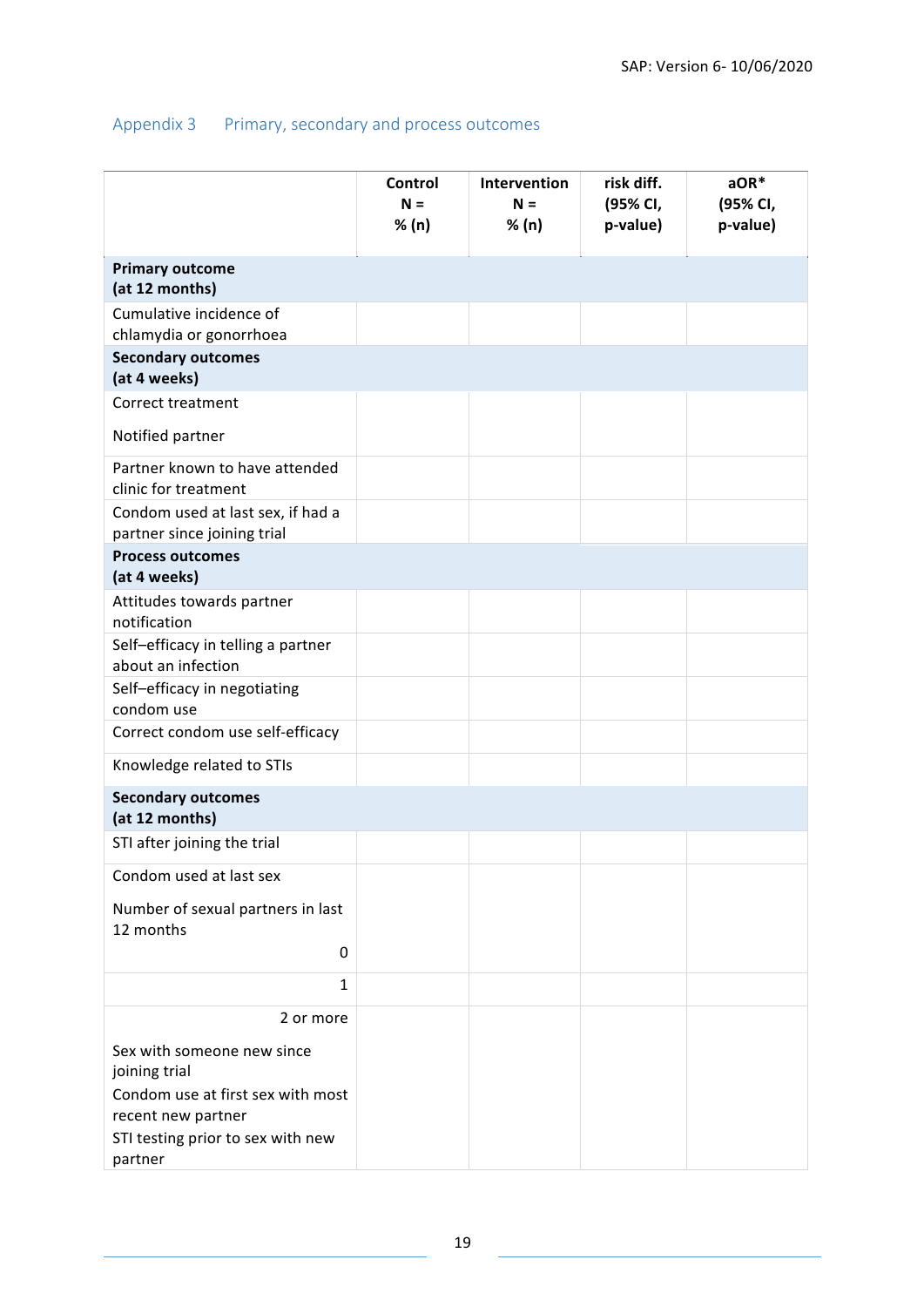| Most recent new partner tested<br>for STIs prior to sex        |  |  |
|----------------------------------------------------------------|--|--|
| Experience of partner violence in<br>the past 12 months        |  |  |
| Car accident where participant<br>was driver in past 12 months |  |  |

*\*adjusted for baseline covariates associated with outcome*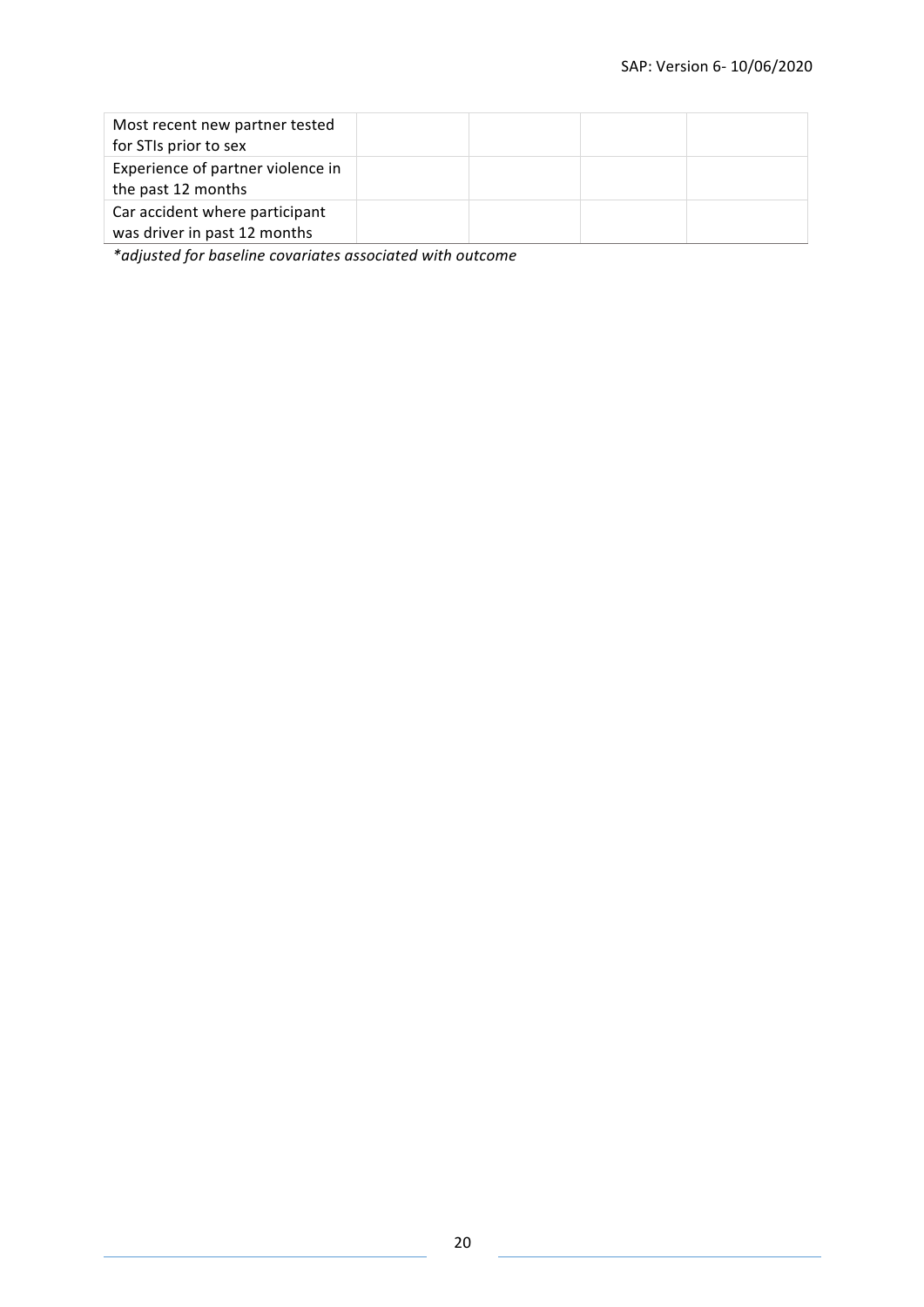|  |  | Appendix 4 Primary outcome by pre-specified subgroup |  |
|--|--|------------------------------------------------------|--|
|--|--|------------------------------------------------------|--|

| Subgroup                   | Cont. | Int. | OR (95% CI)<br><b>Interaction test</b>                               |
|----------------------------|-------|------|----------------------------------------------------------------------|
|                            |       |      | p-value                                                              |
| Sex                        |       |      |                                                                      |
| Female                     |       |      |                                                                      |
| Male                       |       |      |                                                                      |
| Age group                  |       |      |                                                                      |
| 16-19                      |       |      |                                                                      |
| $20 - 24$                  |       |      |                                                                      |
| <b>Sexual orientation</b>  |       |      |                                                                      |
| MSM OR MSM+W               |       |      |                                                                      |
| <b>MSW ONLY</b>            |       |      |                                                                      |
| WSM OR WSM+W               |       |      |                                                                      |
| <b>WSW ONLY</b>            |       |      |                                                                      |
| <b>Ethnicity</b>           |       |      |                                                                      |
| White British/Other White  |       |      |                                                                      |
| background                 |       |      |                                                                      |
| <b>Black/Black British</b> |       |      |                                                                      |
| (Caribbean/African/Other)  |       |      |                                                                      |
| All other groups           |       |      |                                                                      |
| <b>IMD</b> quintile        |       |      |                                                                      |
| 1 and 2 (most deprived)    |       |      |                                                                      |
| $\overline{\mathbf{3}}$    |       |      |                                                                      |
| 4 and 5 (least deprived)   |       |      |                                                                      |
|                            |       |      | $\mathbf 2$<br>$\pmb{0}$<br>$\mathbf 1$<br>$\mathbf{3}$<br>$\pmb{4}$ |